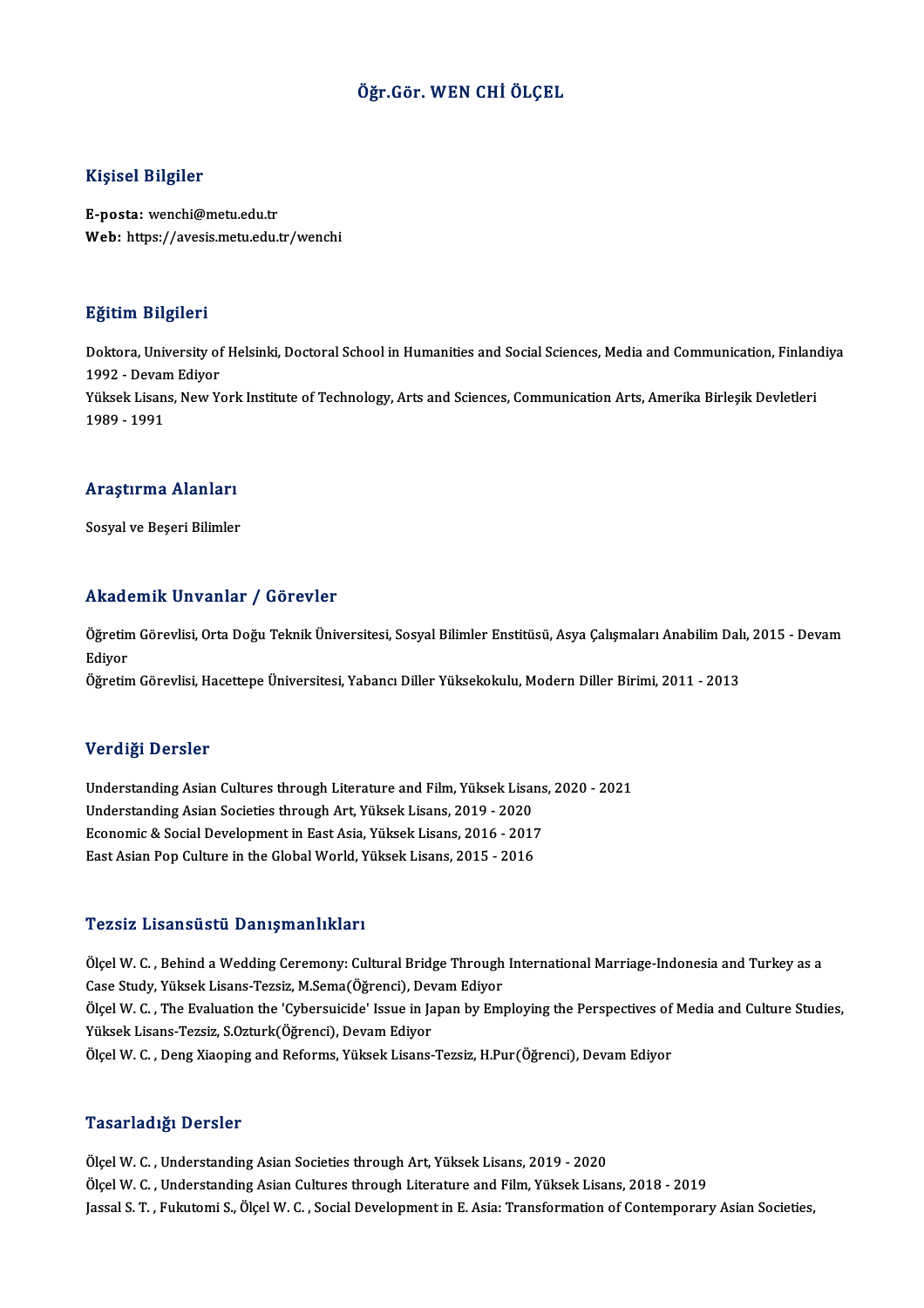### Kitap & Kitap Bölümleri

itap & Kitap Bölümleri<br>I. Seeking Chinese in Ankara Village<br>Ölsel W.C Seeking C<br>Seeking C<br>Ölçel W. C. Seeking Chinese in Ankara Village<br>Ölçel W. C.<br>Wo Zai Wo Cheng, Chang Feng, Editör, Linking Publishing Company, Taipei, ss.81-84, 2018<br>Islamis Euneral Ölçel W. C.<br>Wo Zai Wo Cheng<br>II. Islamic Funeral<br>Ölcel W. C. Wo Zai Wo<br>I<mark>slamic F</mark>u<br>Ölçel W. C.<br>Shi Jie Mei Shi Jie Mei Ru Si, Jing ji, Editör, Linking Publishing Company, Taipei, ss.64-66, 2016 Ölçel W. C.<br>Shi Jie Mei Ru Si, Jin<br>III. **My Turkish Days**<br>Ölgel W. C Shi Jie Mei<br>**My Turkis**<br>Ölçel W. C.<br><sup>Viong Lu L</sup> My Turkish Days<br>Ölçel W. C.<br>Xiang Lu, Lin Ting Ting, Editör, Shang Wu Publishing Company, Taipei, ss.79-85, 2015<br>Mu Davs in Einland Ölçel W. C.<br>Xiang Lu, Lin Ting Ting<br>IV. **My Days in Finland**<br>Ölçel W. C. Xiang Lu, I<br>**My Days**<br>Ölçel W. C.<br>Ou Zhou C. Ou Zhou Chuan Shuo, Mai Sheng Mei, Editör, Showwe Publishing Company, Taipei, ss.189-193, 2010

# uu zhou chuan shuo, mai sheng mei, Editor, Showwe Publishing company, Taipei, ss<br>Hakemli Kongre / Sempozyum Bildiri Kitaplarında Yer Alan Yayınlar

akemli Kongre / Sempozyum Bildiri Kitaplarında Yer Alan<br>I. How I Met Your Father: Chinese Women Immigrants in Turkey I. How I Met Your Father: Chinese Women Immigrants in Turkey Ölcel W. C. Knowledge & Politics in Gender & Women's Studies, Ankara, Türkiye, 9 - 11 Ekim 2015, ss.533-535

## Bilimsel KuruluşlardakiÜyelikler / Görevler

Association of Overseas Chinese Language Women Writers, Üye, 2004 - Devam Ediyor , Türkiye Barrinsof Atta druğlur dünf oy orrinci "," döfevler<br>Association of Overseas Chinese Language Women Writers, Üye, 2004 - Devam Ediyor , Türkiye<br>Press Card. T.C. Başbakanlık Basın-Yayın ve Enformasyon Genel Müdürlüğü, (BYEGM Associat<br>Press Ca<br>Türkiye<br>Associat Press Card. T.C. Başbakanlık Basın-Yayın ve Enformasyon Genel Müdürlüğü, (BYEGM), Üye, 2003 - Devam Ec<br>Türkiye<br>Association of Chinese Language Writers in Europe , Yönetim Kurulu Üyesi, 1999 - Devam Ediyor , Almanya

Association of Chinese Language Writers in Europe , Yönetim Kurulu Üyesi, 1999 - Devam Ediyor , Almanya<br>Etkinlik Organizasyonlarındaki Görevler

Etkinlik Organizasyonlarındaki Görevler<br>Ölçel W. C. , The manifestation of my characters' inner world and the spatiality—What has East Asian cinema taught me<br>(Pinar Yorgangoğlu), Sanatsal Easliyet Organizasyonu, Ankara, Tü Ethnian of gamlaasyonial maail doroviol<br>Ölçel W. C. , The manifestation of my characters' inner world and the spatiality—Wha<br>(Pinar Yorgancıoğlu), Sanatsal Faaliyet Organizasyonu, Ankara, Türkiye, Mayıs 2022<br>Ölçel W. C. TS Ölçel W. C. , The manifestation of my characters' inner world and the spatiality—What has East Asian cinema taught m<br>(Pınar Yorgancıoğlu), Sanatsal Faaliyet Organizasyonu, Ankara, Türkiye, Mayıs 2022<br>Ölçel W. C. , TSAI Min

(Pınar Yorgancıoğlu), Sanatsal Faaliyet Organizasyonu, Ankara, Türkiye, Mayıs 2022<br>Ölçel W. C. , TSAI Ming Liang's Cinema (Ömer Çapoğlu), Sanatsal Faaliyet Organizasyonu, Ankara, Türkiye, Nisan 2021<br>Ölçel W. C. , Poetic Re Ölçel W. C., TSAI Ming Liang's Cinema (Ömer Çapoğlu), Sanatsal Faaliyet Organizasyonu, Ankara, Türkiye, Nisan 2021

#### Kongre ve SempozyumKatılımı Faaliyetleri

Kongre ve Sempozyum Katılımı Faaliyetleri<br>The Poetic Realism in Asian Cinema, Moderatör, Ankara, Türkiye, 2020<br>Sejange Fistion in Chine, Katılımsı, Ankara, Türkiye, 2019 Science Fiction in Asian Cinema, Moderatör, Ankara, Türkiye, 2018<br>Science Fiction in China, Katılımcı, Ankara, Türkiye, 2018<br>Technological Benevation in PPC, The Case of Huavrai M The Poetic Realism in Asian Cinema, Moderatör, Ankara, Türkiye, 2020<br>Science Fiction in China, Katılımcı, Ankara, Türkiye, 2018<br>Technological Renovation in PRC- The Case of Huawei, Moderatör, Ankara, Türkiye, 2018<br>2016 Con Science Fiction in China, Katılımcı, Ankara, Türkiye, 2018<br>Technological Renovation in PRC- The Case of Huawei, Moderatör, Ankara, Türkiye<br>2016 Conference of Teaching Sinology in Turkey, Panelist, Ankara, Türkiye, 2016<br>201 Technological Renovation in PRC- The Case of Huawei, Moderatör, Ankara, Türkiy<br>2016 Conference of Teaching Sinology in Turkey, Panelist, Ankara, Türkiye, 2016<br>2015 Conference of Teaching Sinology in Turkey, Panelist, Ankar 2016 Conference of Teaching Sinology in Turkey, Panelist, Ankara, Türkiye, 2016<br>2015 Conference of Teaching Sinology in Turkey, Panelist, Ankara, Türkiye, 2015<br>Knowledge & Politics in Gender & Women's Studies, Panelist, An 26th Conference of the Japan Anthropology Workshop (JAWS), Katılımcı, İstanbul, Türkiye, 2015